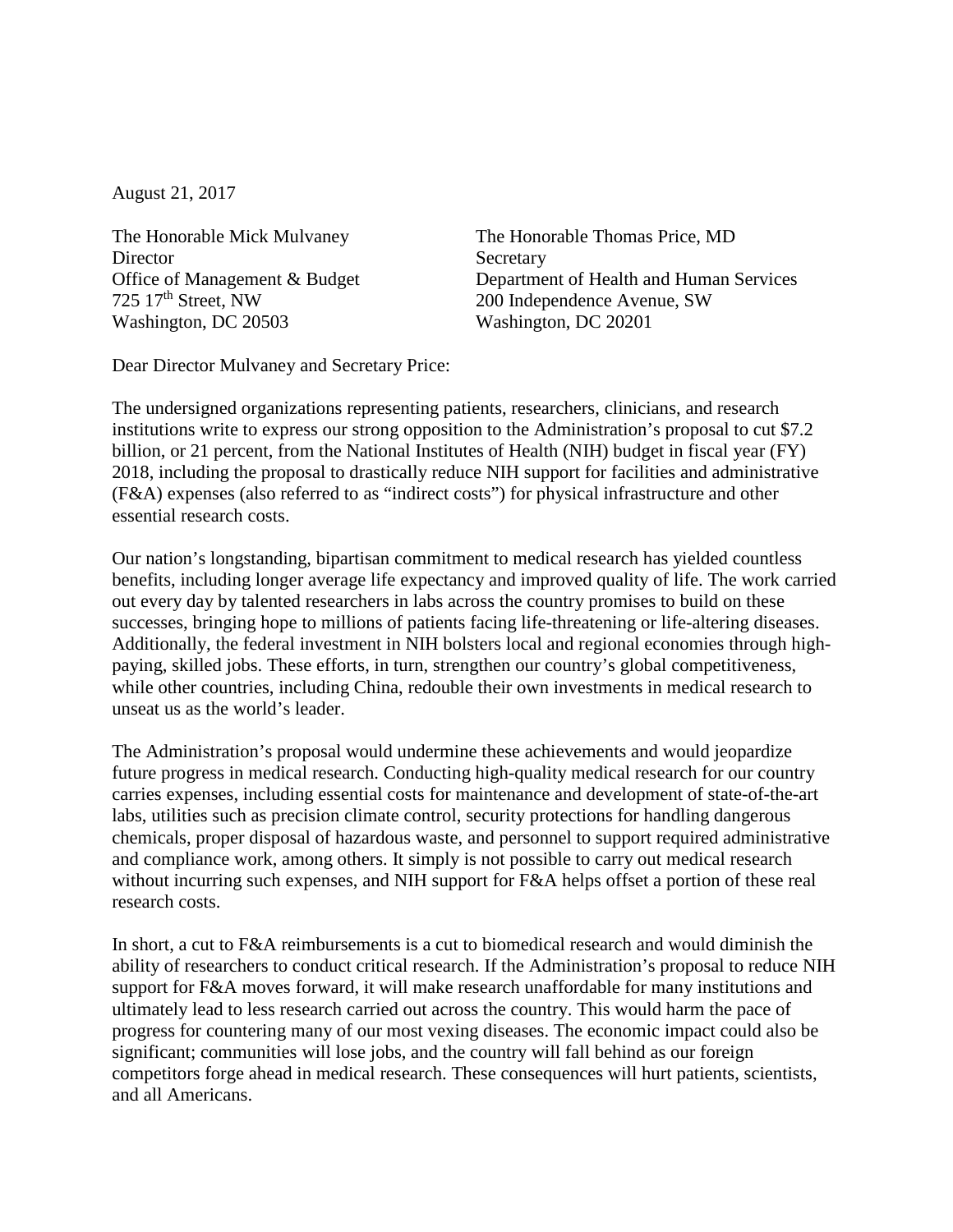As you know, Congress repeatedly has approved bipartisan funding increases for NIH through the annual spending bills and the 21<sup>st</sup> Century Cures Act. If we are to remain a vibrant force in the global economy and address our nation's most pressing health challenges, America needs more investment in medical research, not less.

We strongly urge the Administration to reconsider the proposal on F&A reimbursements and to strengthen its commitment to medical research.

Sincerely,

Academic Consortium for Integrative Medicine and Health Academic Pediatric Association Academy of Radiology Research AcademyHealth Addiction Medicine Foundation Alliance for Academic Internal Medicine American Academy of Hospice and Palliative Medicine American Academy of Pediatrics American Academy of Physical Medicine and Rehabilitation American Association for Cancer Research American Association for Dental Research American Association for the Advancement of Science American Association of Anatomists American Association of Immunologists American Cancer Society Cancer Action Network American College of Clinical Pharmacology American College of Physicians American College of Rheumatology American Congress of Obstetricians and Gynecologists American Gastroenterological Association American Institute for Medical and Biological Engineering American Lung Association American Neurological Association American Pediatric Society American Physiological Society American Society for Biochemistry and Molecular Biology American Society for Investigative Pathology American Society for Microbiology American Society for Nutrition American Society for Pharmacology & Experimental Therapeutics American Society for Radiation Oncology American Society of Clinical Oncology American Society of Nephrology American Society of Transplantation American Thoracic Society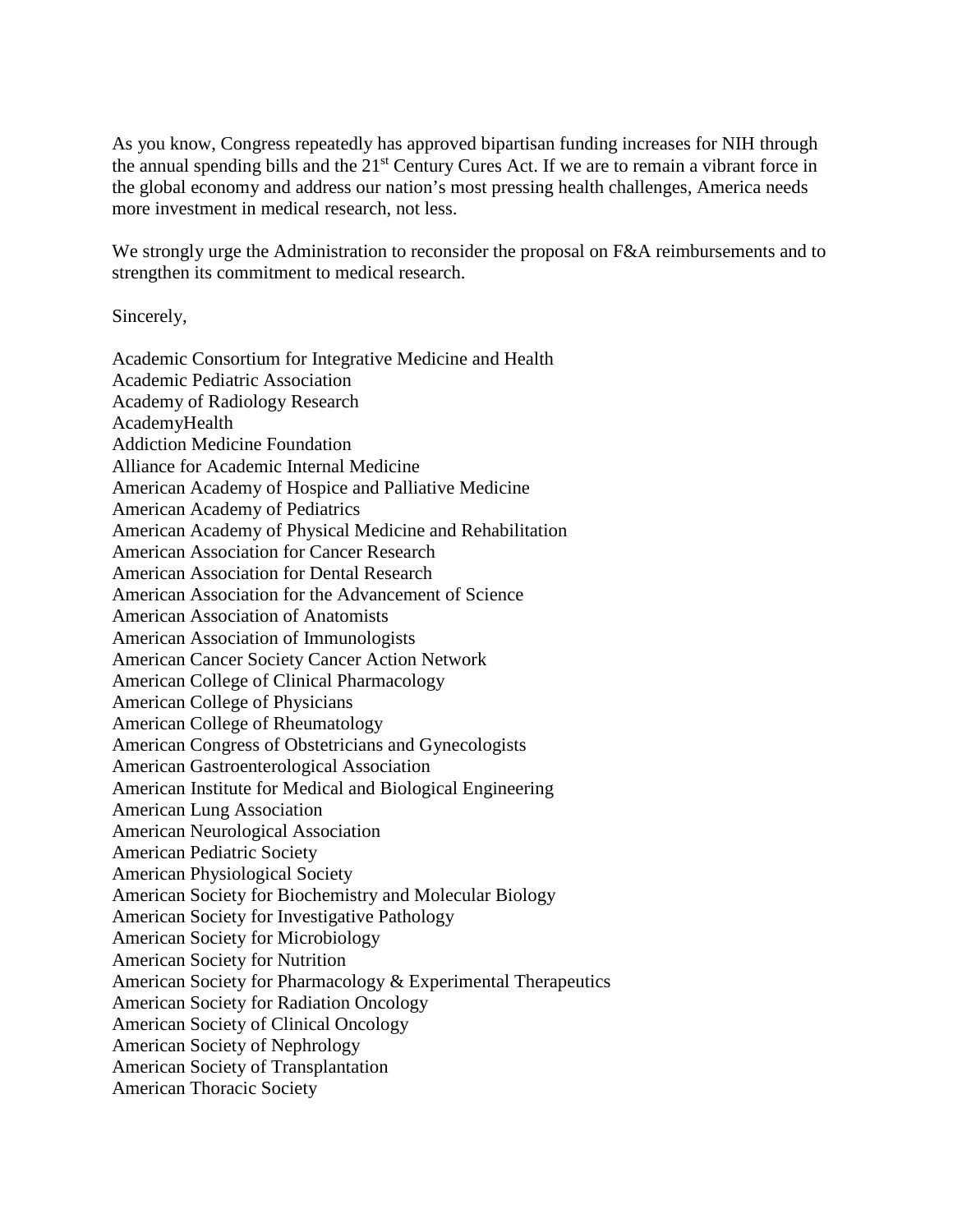American Urological Association American Veterinary Medical Association Association for Applied Psychophysiology and Biofeedback Association for Research in Vision and Ophthalmology Association of Academic Chairs of Emergency Medicine Association of Academic Health Sciences Libraries Association of Academic Physiatrists Association of American Cancer Institutes Association of American Medical Colleges Association of American Universities Association of American Veterinary Medical Colleges Association of Anatomy Cell Biology and Neurobiology Chairs Association of Chairs of Departments of Physiology Association of Independent Research Institutes Association of Medical and Graduate Departments of Biochemistry Association of Medical School Pediatric Department Chairs Association of Pediatric Program Directors Association of Psychologists in Academic Health Centers Association of Public and Land-grant Universities Association of Schools and Programs of Public Health Association of University Anesthesiologists Association of University Professors of Neurology Association of University Radiologists Behavior Genetics Association Biophysical Society Children's Cause for Cancer Advocacy Coalition for the Life Sciences Cognitive Neuroscience Society Consortium of Social Science Associations Council of Graduate Departments of Psychology Council on Governmental Relations Cystic Fibrosis Foundation Digestive Disease National Coalition Dystonia Medical Research Foundation ECAN Esophageal Cancer Action Network Elizabeth Glaser Pediatric AIDS Foundation Federation of American Societies for Experimental Biology Federation of Associations in Behavioral and Brain Sciences Foundation for Vaccine Research GBS|CIDP Foundation International Intercultural Cancer Caucus International Foundation for Functional Gastrointestinal Disorders International Society for Developmental Psychobiology Interstitial Cystitis Association Lung Cancer Alliance Lupus and Allied Diseases Association, Inc.